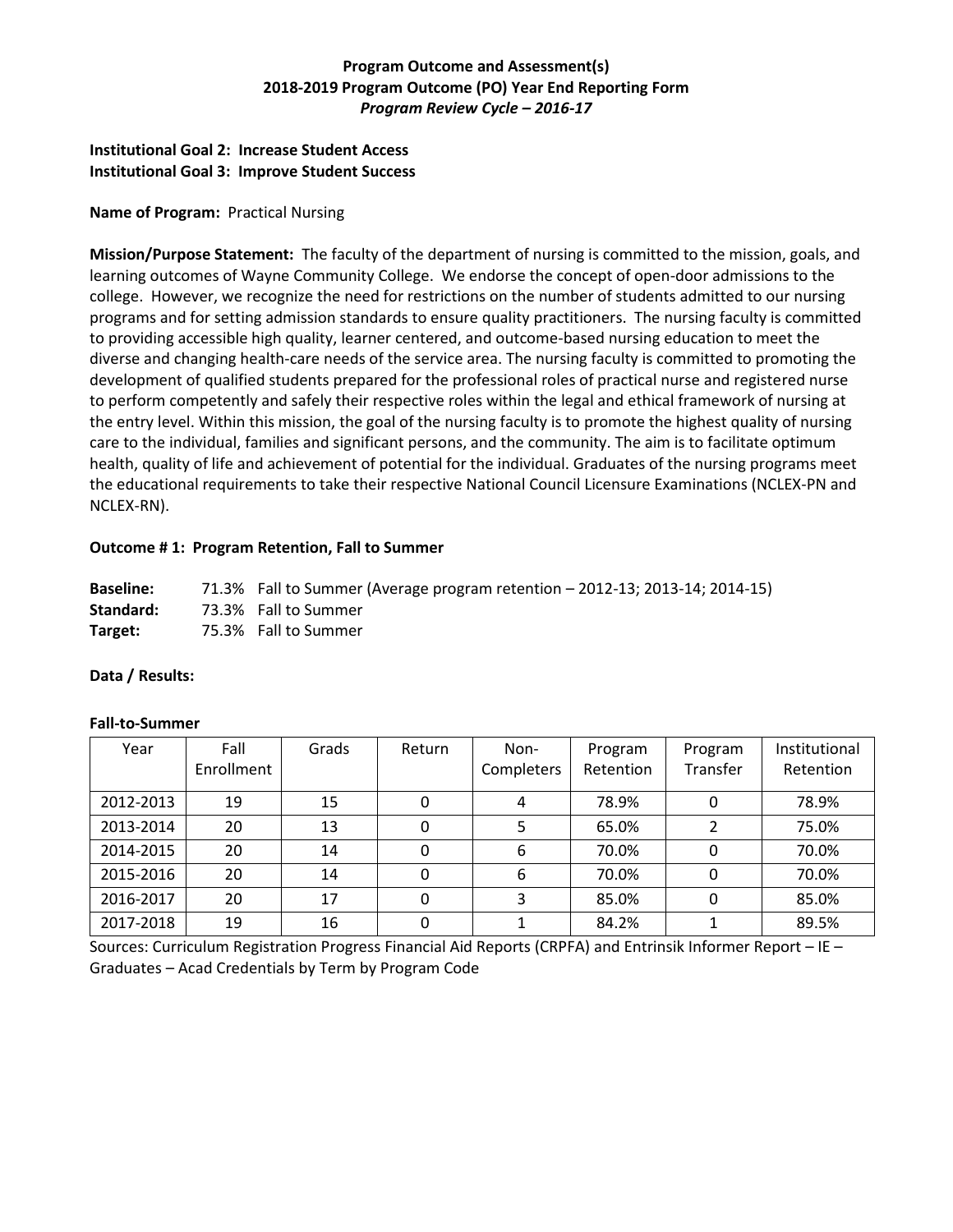

### **Departmental Stats:**

| <b>Original Cohort</b> |          |                    |            |                           |                           |
|------------------------|----------|--------------------|------------|---------------------------|---------------------------|
| <b>Cohort Years</b>    | Admitted | Non-<br>Completers | Graduation | Completion<br>Rate - 100% | Completion<br>Rate - 150% |
| 2012-2013              | 19       | 4                  | 15         | 78.9%                     | 78.9%                     |
| 2013-2014              | 20       |                    | 13         | 65.0%                     | 70.0%                     |
| 2014-2015              | 20       | 6                  | 14         | 70.0%                     | 75.0%                     |
| 2015-2016              | 20       | 6                  | 14         | 70.0%                     | 75.0%                     |
| 2016-2017              | 20       | 3                  | 17         | 85.0%                     | 95.0%                     |
| 2017-2018              | 19       |                    | 16         | 84.2%                     |                           |

Sources: Curriculum Registration Progress Financial Aid Reports (CRPFA), Entrinsik Informer Report – FC – Application Statuses – Beaman, and Entrinsik Informer Report – IE – Graduates – Acad Credentials by Term by Program Code

| <b>Readmitted Students</b> |               |                          |                |            |  |
|----------------------------|---------------|--------------------------|----------------|------------|--|
| <b>Cohort Years</b>        | Readmitted    | <b>Starting Cohort</b>   | Non-Completers | Graduation |  |
| 2013-2014                  |               | 1 - From 2012-<br>2013   |                | O          |  |
| 2014-2015                  | 1             | 1 - From 2013-2014       | 0              |            |  |
| 2015-2016                  | 1             | 1 - From 2014-2015       | 0              |            |  |
| 2016-2017                  | 1             | 1 - From 2015-2016       | 0              |            |  |
| 2017-2018                  | $\mathcal{P}$ | $2 -$ From 2016-<br>2017 | 0              | າ          |  |

Sources: Curriculum Registration Progress Financial Aid Reports (CRPFA), Entrinsik Informer Report – FC – Application Statuses – Beaman, and Entrinsik Informer Report – IE – Graduates – Acad Credentials by Term by Program Code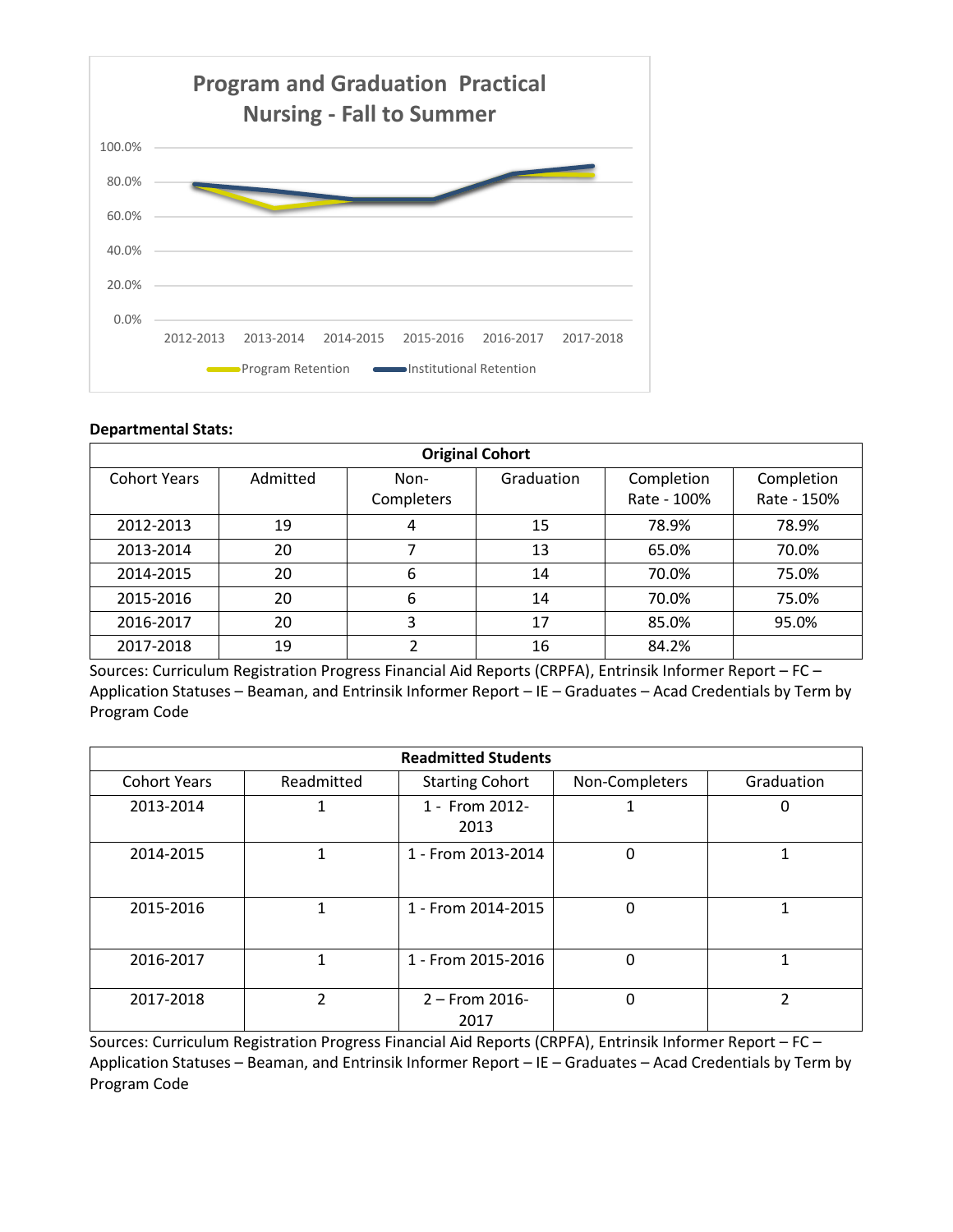**2018-2019 Strategies / Action Items:** *(Identify new strategies and/or use the same strategies from previous year. For assessment of strategies, state how you plan to evaluate/assess the results of the strategy.)*

| Item#          | Strategies / Action Items (Action items identified in the<br>2017-18 year-end report) | Results (State the progress/results of the<br>action items identified based on your<br>method of assessment. Provide<br>number/percent accomplished.)                                                                                                                                                                          |
|----------------|---------------------------------------------------------------------------------------|--------------------------------------------------------------------------------------------------------------------------------------------------------------------------------------------------------------------------------------------------------------------------------------------------------------------------------|
| 1              | Provide use of simulation opportunities for remediation                               | Simulation opportunities for<br>remediation were provided during all PN<br>courses during 2018-2019.                                                                                                                                                                                                                           |
| $\mathfrak{p}$ | Provide use of open lab remediation opportunities                                     | NUR 101 10/29/18 (3 students)<br>NUR 101 11/5/18 (9 students)<br>NUR 101 11/30/18 (2 students)<br>NUR 101 12/3/18 (3 students)<br>NUR 102 3/6/19 (5 students)<br>NUR 102 3/7/19 (12 students)<br>NUR 102 3/12/19 (12 students)<br>NUR 102 3/13/19 (4 students)<br>NUR 102 3/18/19 (9 students)<br>NUR 102 3/19/19 (6 students) |

**Provide narrative for analysis of program retention.** *(Based on the data, provide a narrative of your analysis of fall to summer retention. Indicate factors that may have affected your retention. State any changes you plan to address for next year that may affect / increase your retention.)* 

The nursing faculty implemented strategies to improve retention in 2013, and have continued these strategies. The following strategies are being tracked by the SACS COC subcommittee:

- 1. Administer early alerts
- 2. Provide workshop on test-taking and study skills
- 3. Use alternate format questions for 10% of questions on each unit test

All of these strategies have been carried out during this past year. The nursing faculty reviewed the retention and success strategies on 1/2/19 and recommended continuing them. In addition, during the Annual Program Review meeting on 5/6/19, the nursing faculty recommended an additional strategy to address retention rates especially in the first semester. This strategy is related to student reports of test anxiety affecting their ability to be successful. The Nursing Department will explore resources available within the Counseling and Disability Services Departments at WCC, and offer early intervention to students that identify this issue as a reason for lack of success within the courses. Faculty agreed that the increase in simulation opportunities were of help to students that needed remediation in the courses.

**Provide narrative for analysis of standard/target.** *(As a result of the data analysis, indicate changes to the standard or target. Did you meet your standard/target? If you met your standard/target, what percentage would you like to increase your standard/target? Please provide an overall analysis of the results of your standard/target. Provide percentage of increase/decrease.)* 

The retention standard for PN was set at 73.3 and the target was 75.3%. The average retention rate in the PN courses combined is 92%.

NUR 101 retention rate = 90% (standard and target met)

NUR 102 retention rate = 94% (standard and target met)

No change in the standard or target is recommended.